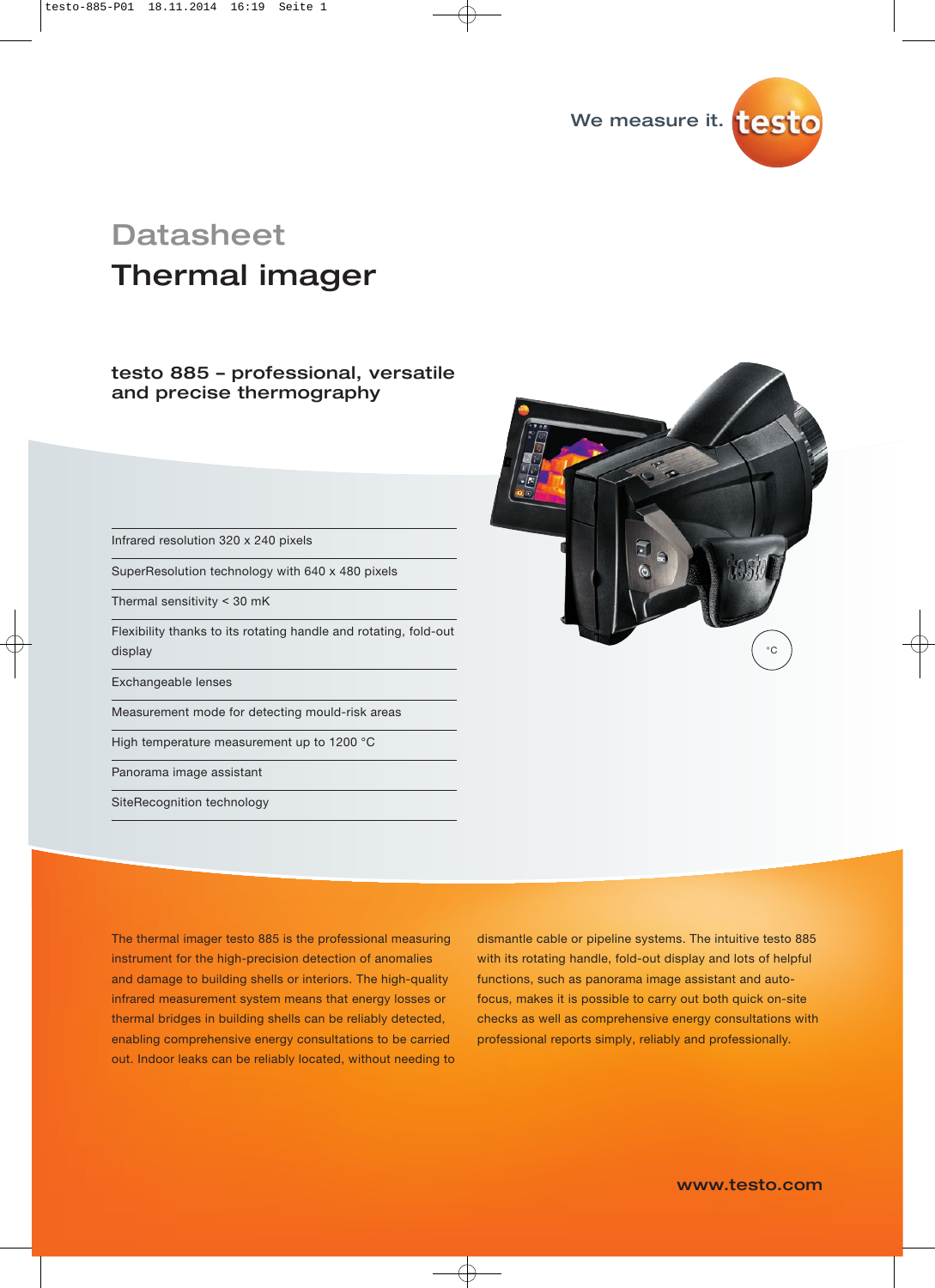## Ordering data

### testo 885 sets with your selection of lenses

Complete sets in a robust case, each including pro software, SD card, USB cable, carrying strap, lens-cleaning cloth, mains unit, Li ion rech. battery, headset, lens case, lens protection glass, additional rech. battery and fast charging station



| testo 885 set with standard and telephoto lens - see above for further set components                     | 0563 0885 V3 |  |
|-----------------------------------------------------------------------------------------------------------|--------------|--|
| testo 885 set with standard or telephoto, and super-telephoto lens - see above for further set components | 0563 0885 V5 |  |
| testo 885 set with standard, telephoto and super-telephoto lens – see above for further set components    | 0563 0885 V6 |  |
|                                                                                                           |              |  |

#### **testo 885 thermal imagers Part no.**

| Thermal imager testo 885 with standard lens in a robust case, including pro software, SD card, USB cable,<br>carrying strap, lens-cleaning cloth, mains unit, Li ion rech, battery and headset        | 0563 0885 V2 |  |
|-------------------------------------------------------------------------------------------------------------------------------------------------------------------------------------------------------|--------------|--|
| Thermal imager testo 885 with super-telephoto lens in a robust case, including pro software, SD card, USB cable,<br>carrying strap, lens-cleaning cloth, mains unit, Li ion rech. battery and headset | 0563 0885 V4 |  |

### Accessories

|                                                                                                                                                         | Code <sup>1</sup><br>(Initial equipment) | Part no.<br>(Retrofit) |  |
|---------------------------------------------------------------------------------------------------------------------------------------------------------|------------------------------------------|------------------------|--|
| SuperResolution.<br>Four times more measurement values for even more detailed analysis of the thermal images                                            | S <sub>1</sub>                           | 0554 7806              |  |
| Lens protection glass. Special Germanium protection glass for optimum protection of the<br>lens from dust and sctratching                               | F <sub>1</sub>                           | 0554 0289              |  |
| Additional battery.<br>Additional lithium-ion rechargeable battery for extending the operating time.                                                    | G1                                       | 0554 8852              |  |
| Fast battery charger.<br>Desktop charging station for two rechargeable batteries for the optimization of the charging time.                             | H1                                       | 0554 8851              |  |
| High temperature measurement up to $+1,200$ °C                                                                                                          | 11                                       | 2)                     |  |
| Humidity measurement 3)                                                                                                                                 | E1                                       | 2)                     |  |
| Interchangeable telephoto lens 11° x 9°                                                                                                                 | D <sub>1</sub>                           | 2)                     |  |
| Super-telephoto lens 5° x 3.7°                                                                                                                          | T <sub>2</sub>                           | 2)                     |  |
| Process analysis package:<br>image sequence capturing in instrument and fully radiometric video measurement                                             | V <sub>1</sub>                           | 0554 8902              |  |
| Emission adhesive tape. Adhesive tape, e.g. for reflective surfaces (roll, L.: 10 m, W.: 25 mm),<br>$\epsilon$ = 0.95, temperature resistant to +250 °C |                                          | 0554 0051              |  |
| ISO calibration certificates:<br>Calibration points at 0 °C, +25 °C, +50 °C                                                                             |                                          | 0520 0489 4)           |  |
| ISO calibration certificates:<br>Calibration points at 0 °C, +100 °C, +200 °C                                                                           |                                          | 0520 0490 4)           |  |
| ISO calibration certificates;<br>Freely selectable calibration points in the range -18 to +250 $^{\circ}$ C                                             |                                          | 0520 0495 4)           |  |

 $^{\rm 1)}$ When ordering as first equipment, you receive the accessories directly in the case.<br><sup>2)</sup> Please contact our customer service.

3) Wireless humidity probes only in the EU, Norway, Switzerland, USA, Canada, Colombia, Turkey, Brazil, Chile, Mexico, New Zealand, Indonesia.

<sup>4)</sup> Per lens<br><sup>5)</sup> Plus installation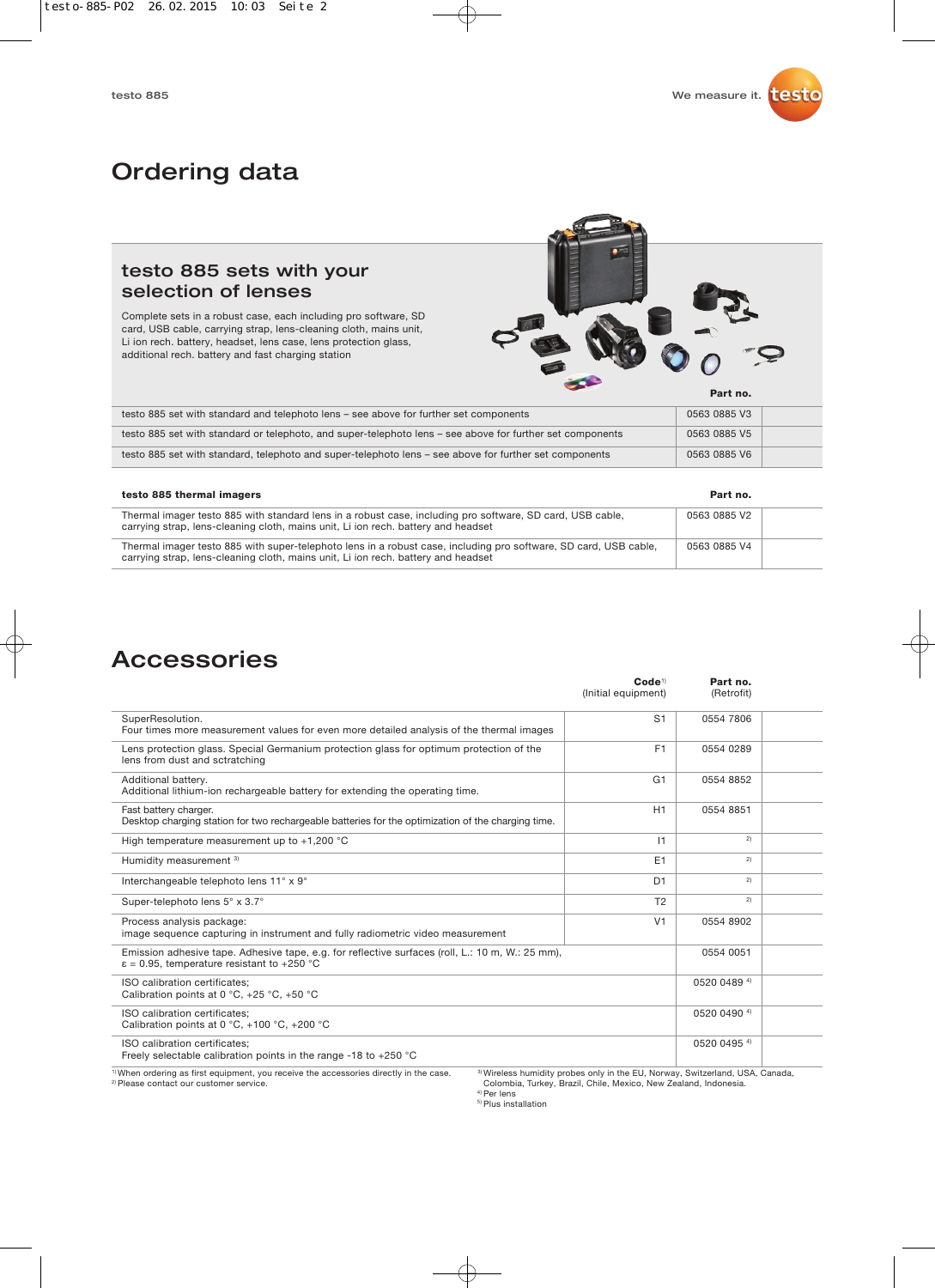## Technical data

|                                                                                                               | testo 885                                                                                                                             |
|---------------------------------------------------------------------------------------------------------------|---------------------------------------------------------------------------------------------------------------------------------------|
| Infrared image output                                                                                         |                                                                                                                                       |
| Infrared resolution                                                                                           | 320 x 240 pixels                                                                                                                      |
| Thermal sensitivity (NETD)                                                                                    | $<$ 30 mK at +30 $^{\circ}$ C                                                                                                         |
| Field of view/min, focus<br>distance<br>(Lens version)                                                        | 30° x 23° / 0.5 m (Standard)<br>$11^\circ \times 9^\circ / 0.5$ m (Telephoto)<br>5° x 3.7° / 2 m (Super-telephoto)                    |
| Geometric resolution (IFOV)<br>(Lens version)                                                                 | 1.7 mrad (Standard)<br>0.6 mrad (Telephoto)<br>0.27 mrad (Super-telephoto)                                                            |
| SuperResolution (pixel /<br>IFOV) - optional<br>(Lens version)                                                | 640 x 480 pixels / 1.06 mrad (Standard)<br>640 x 480 pixels / 0.38 mrad (Telephoto)<br>640 x 480 pixels / 0.17 mrad (Super-telephoto) |
| Image refresh rate                                                                                            | 33 Hz*                                                                                                                                |
| Focus                                                                                                         | auto / manual                                                                                                                         |
| Spectral range                                                                                                | 7.5 to 14 µm                                                                                                                          |
| Image output visual                                                                                           |                                                                                                                                       |
| Image size / min. focus<br>distance                                                                           | 3.1 MP / 0.5 m                                                                                                                        |
| Image presentation                                                                                            |                                                                                                                                       |
| Image display                                                                                                 | 4.3" LCD touchscreen<br>with 480 x 272 pixels                                                                                         |
| Digital zoom                                                                                                  | $1 -$ to $3$ -fold                                                                                                                    |
| Display options                                                                                               | IR / real image                                                                                                                       |
| Video output                                                                                                  | USB 2.0                                                                                                                               |
| Colour palettes                                                                                               | 9 (iron, rainbow, rainbow HC, cold-hot,<br>blue-red, grey, inverted grey, sepia,<br>Testo)                                            |
| <b>Measurement</b>                                                                                            |                                                                                                                                       |
| Measuring range                                                                                               | $-30$ to $+100^{\circ}$ C /<br>0 to $+350$ °C (switchable)                                                                            |
| Accuracy                                                                                                      | $\pm 2$ °C, $\pm 2$ % of m.v.<br>$(\pm 3 \degree C \circ f \circ m.v.$ at -30 to -22 $\degree C$ )                                    |
| High temperature<br>measurement - optional                                                                    | +350 to +1200 $^{\circ}$ C                                                                                                            |
| Accuracy                                                                                                      | $\pm 2$ °C, $\pm 2$ % of m.v.<br>$0.01$ to 1 /                                                                                        |
| Emissivity / reflected<br>temperature                                                                         | manual                                                                                                                                |
| Transmission correction<br>(atmosphere)                                                                       |                                                                                                                                       |
| <b>Measuring functions</b>                                                                                    |                                                                                                                                       |
| Display of surface moisture<br>distribution (using manual<br>input)                                           |                                                                                                                                       |
| Humidity measurement<br>with radio humidity probe<br>(automatic measurement<br>value transfer in real time)** | $(\mathcal{S})$                                                                                                                       |
| Solar mode                                                                                                    |                                                                                                                                       |
| Analysis function                                                                                             | up to 3 measurement<br>points, Hot/Cold Spot Recognition,<br>Area measurement<br>(Min/Max & average),<br>Isotherm and alarm values    |

|                                                                                                                      | testo 885                                                                                                  |  |
|----------------------------------------------------------------------------------------------------------------------|------------------------------------------------------------------------------------------------------------|--|
| Imager equipment                                                                                                     |                                                                                                            |  |
| Digital camera with<br>Power LEDs                                                                                    | ✓                                                                                                          |  |
| Lens version                                                                                                         | 30° x 23° (Standard)<br>11° x 9° (Telephoto)<br>5° x 3.7° (Super-telephoto)                                |  |
| SiteRecognition (measure-<br>ment site recognition with<br>image management)                                         |                                                                                                            |  |
| Panorama image assistant                                                                                             |                                                                                                            |  |
| Laser (laser classification<br>635 nm, Class 2)***                                                                   | Laser marker                                                                                               |  |
| Voice recording                                                                                                      | Bluetooth****/<br>wired headset                                                                            |  |
| Video measurement (via USB)                                                                                          | up to 3 measurement points                                                                                 |  |
| Process analysis package:<br>image sequence capturing<br>in instrument and fully<br>radiometric video<br>measurement | $(\checkmark)$                                                                                             |  |
| Image storage                                                                                                        |                                                                                                            |  |
| File format single image                                                                                             | .bmt; export option in .bmp, .jpg, .png,<br>.csv. .xls                                                     |  |
| File format video (via<br>USB)                                                                                       | .wmv, .mpeg-1                                                                                              |  |
| Storage device                                                                                                       | SD cart 2GB (approx. 1500 - 2000 images)                                                                   |  |
| <b>Power supply</b>                                                                                                  |                                                                                                            |  |
| Battery type                                                                                                         | Fast-charging, Li-ion battery can<br>be changed on-site                                                    |  |
| Operating time                                                                                                       | 4.5 hours                                                                                                  |  |
| Charging options                                                                                                     | in instrument / in charger (optional)                                                                      |  |
| Mains operation                                                                                                      | yes                                                                                                        |  |
| <b>Ambient conditions</b>                                                                                            |                                                                                                            |  |
| Operating temperature range                                                                                          | $-15$ °C to $+50$ °C                                                                                       |  |
| Storage temperature range                                                                                            | $-30$ to $+60$ °C                                                                                          |  |
| Air humidity                                                                                                         | 20 to 80 % RH non-condensing                                                                               |  |
| Housing protection class<br>(IEC 60529)                                                                              | <b>IP54</b>                                                                                                |  |
| Vibration (IEC 60068-2-6)                                                                                            | 2G                                                                                                         |  |
| <b>Physical specifications</b>                                                                                       |                                                                                                            |  |
| Weight                                                                                                               | 1.570 g                                                                                                    |  |
| Dimensions (L x W x H) in<br>mm                                                                                      | 253 x 132 x 111                                                                                            |  |
| Tripod mounting                                                                                                      | 1/4" - 20UNC                                                                                               |  |
| Housing                                                                                                              | ABS                                                                                                        |  |
| <b>PC software</b>                                                                                                   |                                                                                                            |  |
| System requirements                                                                                                  | Windows XP (Service Pack 3), Windows<br>Vista, Windows 7 (Service Pack 1),<br>Windows 8, interface USB 2.0 |  |
| <b>Standards, tests, warranty</b>                                                                                    |                                                                                                            |  |
| <b>EU Directive</b>                                                                                                  | 2004 / 108 / EC                                                                                            |  |
| Warranty                                                                                                             | 2 years                                                                                                    |  |

\* inside the EU, outside 9 Hz<br>\*\* Wreless humidity probes only in the EU, Norway, Switzerland, USA, Canada,<br>\*\* Wreless humidity probes only in the EU, Norway, Switzerland, Indonesia<br>\*\*\* excepting USA, China and Japan<br>\*\*\* Bl

 $\checkmark$  included in delivery  $(\sqrt{})$  optional